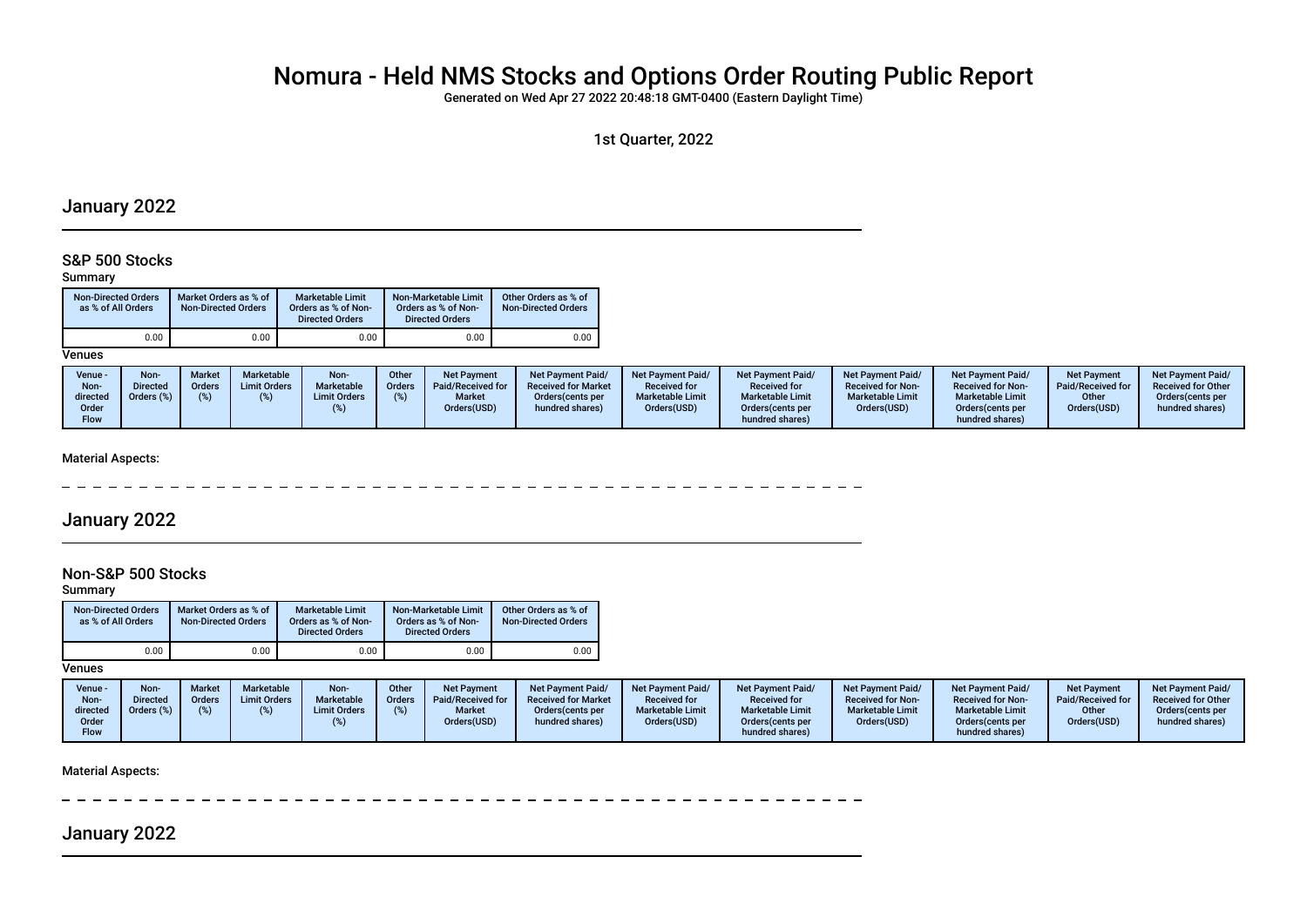# **Options**

#### **Summary** Non-Directed Orders as % of All Orders Market Orders as % of Non-Directed Orders Marketable Limit Orders as % of Non-Directed Orders Non-Marketable Limit Orders as % of Non-Directed Orders Other Orders as % of Non-Directed Orders 100.00 | 4.85 | 49.18 | 33.64 | 12.33

#### **Venues**

| Venue -<br>Non-directed<br><b>Order Flow</b>                        | Non-<br><b>Directed</b><br>Orders (%) | <b>Market</b><br>Orders<br>$(\%)$ | <b>Marketable</b><br><b>Limit Orders</b><br>(%) | Non-<br>Marketable<br><b>Limit Orders</b><br>(%) | Other<br><b>Orders</b><br>(%) | <b>Net Payment</b><br>Paid/Received for<br><b>Market</b><br>Orders(USD) | Net Payment Paid/<br><b>Received for Market</b><br>Orders (cents per<br>hundred shares) | Net Payment Paid/<br><b>Received for</b><br><b>Marketable Limit</b><br>Orders(USD) | Net Payment Paid/<br><b>Received for</b><br><b>Marketable Limit</b><br>Orders (cents per<br>hundred shares) | Net Payment Paid/<br><b>Received for Non-</b><br><b>Marketable Limit</b><br>Orders(USD) | Net Payment Paid/<br><b>Received for Non-</b><br><b>Marketable Limit</b><br>Orders (cents per<br>hundred shares) | <b>Net Payment</b><br>Paid/Received<br>for Other<br>Orders(USD) | Net Payment Paid/<br><b>Received for Other</b><br>Orders (cents per<br>hundred shares) |
|---------------------------------------------------------------------|---------------------------------------|-----------------------------------|-------------------------------------------------|--------------------------------------------------|-------------------------------|-------------------------------------------------------------------------|-----------------------------------------------------------------------------------------|------------------------------------------------------------------------------------|-------------------------------------------------------------------------------------------------------------|-----------------------------------------------------------------------------------------|------------------------------------------------------------------------------------------------------------------|-----------------------------------------------------------------|----------------------------------------------------------------------------------------|
| <b>INSTINET</b>                                                     | 88.64                                 | 0.68                              | 51.53                                           | 35.65                                            | 12.14                         |                                                                         | 0.0000                                                                                  | $-1,951.1$                                                                         | $-0.7582$                                                                                                   | $-5,405$                                                                                | $-3.4924$                                                                                                        | $-9,472.55$                                                     | $-11.3380$                                                                             |
| <b>ICAP</b>                                                         | 4.65                                  | 40.58                             | 25.60                                           | 12.56                                            | 21.26                         | $-8,906.31$                                                             | $-11.1897$                                                                              | $-5,203.54$                                                                        | $-11.1897$                                                                                                  | $-3,911.91$                                                                             | $-11.1897$                                                                                                       | $-2,903.05$                                                     | $-11.1897$                                                                             |
| CASY                                                                | 4.33                                  | 41.97                             | 28.50                                           | 18.13                                            | 11.40                         | $-9,485.94$                                                             | $-15.4549$                                                                              | $-5,666.05$                                                                        | $-11.3927$                                                                                                  | $-2,726.82$                                                                             | $-10.0103$                                                                                                       | $-1,133.02$                                                     | $-13.9226$                                                                             |
| Pyramid                                                             | 1.19                                  | 5.66                              | 52.83                                           | 33.96                                            | 7.55                          | $-91.69$                                                                | $-65.4900$                                                                              | $-4,897.64$                                                                        | $-65.0072$                                                                                                  | $-2,039.63$                                                                             | $-44.6307$                                                                                                       | $-110.66$                                                       | $-53.7182$                                                                             |
| <b>TULLETT</b><br>PREBON<br><b>FINANCIAL</b><br><b>SERVICES LLC</b> | 0.38                                  | 47.06                             | 23.53                                           | 29.41                                            | 0.00                          | $-6,337.79$                                                             | $-53.4789$                                                                              | $-2,334.53$                                                                        | $-26.3551$                                                                                                  | $-669.23$                                                                               | $-10.5308$                                                                                                       |                                                                 | 0.0000                                                                                 |
| <b>XFA</b>                                                          | 0.38                                  | 58.82                             | 17.65                                           | 23.53                                            | 0.00                          | $-1,544.01$                                                             | $-65.5354$                                                                              | $-299.92$                                                                          | $-71.2400$                                                                                                  | $-656.12$                                                                               | $-71.2400$                                                                                                       |                                                                 | 0.0000                                                                                 |
| MAXIM                                                               | 0.18                                  | 0.00                              | 87.50                                           | 12.50                                            | 0.00                          |                                                                         | 0.0000                                                                                  | $-261.44$                                                                          | $-57.8400$                                                                                                  | $-0.55$                                                                                 | $-7.8400$                                                                                                        |                                                                 | 0.0000                                                                                 |
| CANACCORD<br><b>GENUITY INC.</b>                                    | 0.11                                  | 0.00                              | 60.00                                           | 40.00                                            | 0.00                          |                                                                         | 0.0000                                                                                  | $-855.3$                                                                           | $-46.3074$                                                                                                  | $-251.11$                                                                               | $-26.6853$                                                                                                       |                                                                 | 0.0000                                                                                 |
| <b>DASH FINANCIAL</b><br><b>LLC</b>                                 | 0.07                                  | 0.00                              | 100.00                                          | 0.00                                             | 0.00                          |                                                                         | 0.0000                                                                                  | $-354.55$                                                                          | $-20.2600$                                                                                                  |                                                                                         | 0.0000                                                                                                           |                                                                 | 0.0000                                                                                 |
| Lakeshore                                                           | 0.07                                  | 100.00                            | 0.00                                            | 0.00                                             | 0.00                          | $-412.05$                                                               | $-54.9400$                                                                              | 0                                                                                  | 0.0000                                                                                                      | $\Omega$                                                                                | 0.0000                                                                                                           |                                                                 | 0.0000                                                                                 |

#### Material Aspects:

INSTINET:

Nomura receives rebates from Instinet

ICAP: No material aspects to disclose

CASY: No material aspects to disclose

Pyramid: No material aspects to disclose

TULLETT PREBON FINANCIAL SERVICES LLC: No material aspects to disclose

XFA: No material aspects to disclose

MAXIM: No material aspects to disclose

CANACCORD GENUITY INC.: No material aspects to disclose

DASH FINANCIAL LLC: Nomura may receive rebates from Dash

Lakeshore: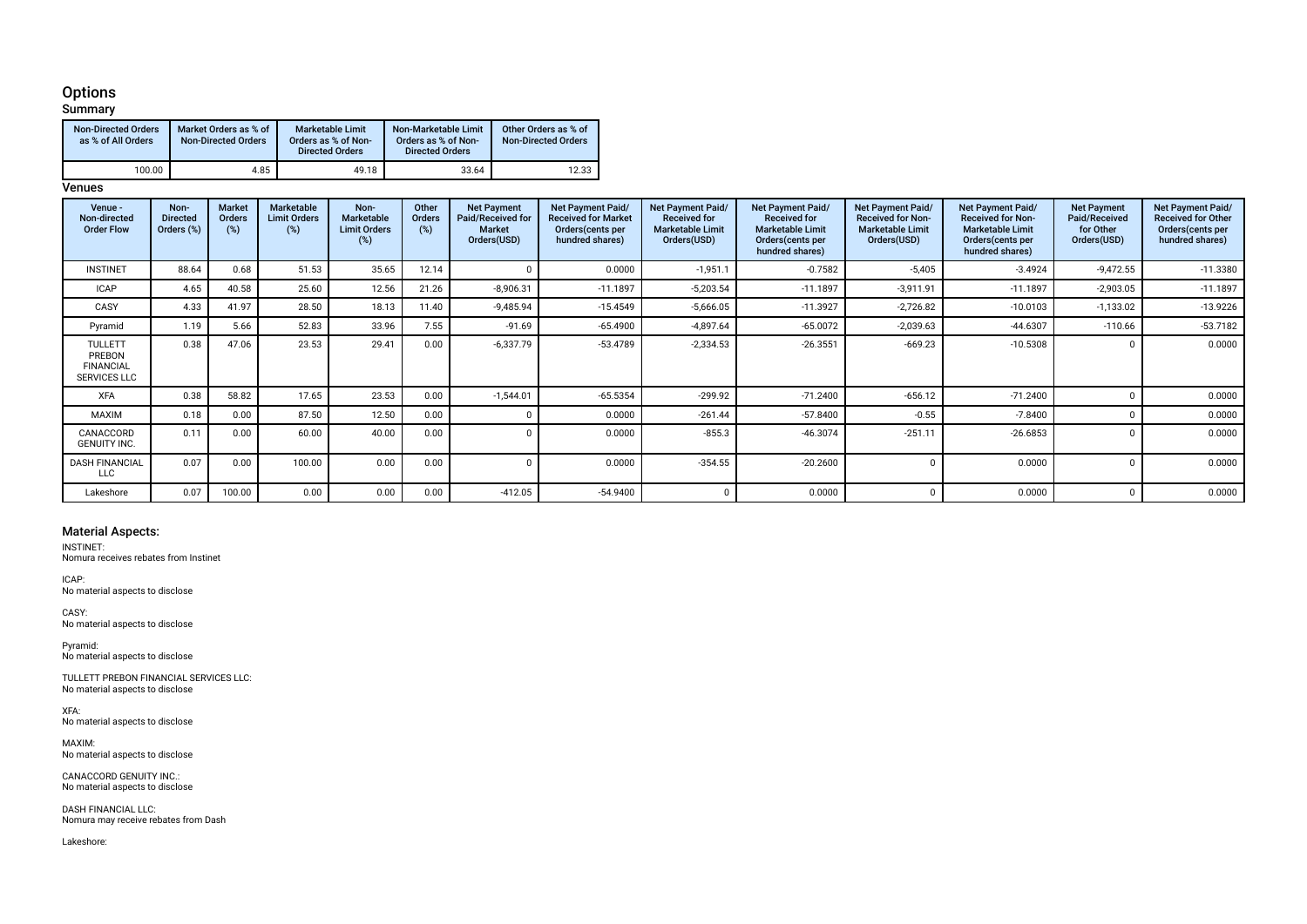# February 2022

# S&P 500 Stocks

#### Summary

| <b>Non-Directed Orders</b><br>as % of All Orders | Market Orders as % of<br><b>Non-Directed Orders</b> | Marketable Limit<br>Orders as % of Non-<br><b>Directed Orders</b> | Non-Marketable Limit<br>Orders as % of Non-<br><b>Directed Orders</b> | Other Orders as % of<br><b>Non-Directed Orders</b> |
|--------------------------------------------------|-----------------------------------------------------|-------------------------------------------------------------------|-----------------------------------------------------------------------|----------------------------------------------------|
| 0.00                                             | 0.00                                                | 0.00                                                              | 0.00                                                                  | 0.00                                               |

#### **Venues**

| Venue -<br>Non-<br>directed<br>Order<br><b>Flow</b> | <b>Non-</b><br><b>Market</b><br><b>Directed</b><br><b>Orders</b><br>Orders (%) | <b>Marketable</b><br><b>Limit Orders</b> | Non-<br>Marketable<br><b>Limit Orders</b> | Other<br><b>Orders</b> | <b>Net Payment</b><br>Paid/Received for<br><b>Market</b><br>Orders(USD) | <b>Net Payment Paid/</b><br><b>Received for Market</b><br>Orders (cents per<br>hundred shares) | <b>Net Payment Paid/</b><br><b>Received for</b><br><b>Marketable Limit</b><br>Orders(USD) | <b>Net Payment Paid/</b><br><b>Received for</b><br><b>Marketable Limit</b><br>Orders (cents per<br>hundred shares) | Net Payment Paid/<br><b>Received for Non-</b><br><b>Marketable Limit</b><br>Orders(USD) | <b>Net Payment Paid/</b><br><b>Received for Non-</b><br><b>Marketable Limit</b><br>Orders(cents per<br>hundred shares) | <b>Net Payment</b><br>Paid/Received for<br>Other<br>Orders(USD) | <b>Net Payment Paid/</b><br><b>Received for Other</b><br>Orders(cents per<br>hundred shares) |
|-----------------------------------------------------|--------------------------------------------------------------------------------|------------------------------------------|-------------------------------------------|------------------------|-------------------------------------------------------------------------|------------------------------------------------------------------------------------------------|-------------------------------------------------------------------------------------------|--------------------------------------------------------------------------------------------------------------------|-----------------------------------------------------------------------------------------|------------------------------------------------------------------------------------------------------------------------|-----------------------------------------------------------------|----------------------------------------------------------------------------------------------|
|-----------------------------------------------------|--------------------------------------------------------------------------------|------------------------------------------|-------------------------------------------|------------------------|-------------------------------------------------------------------------|------------------------------------------------------------------------------------------------|-------------------------------------------------------------------------------------------|--------------------------------------------------------------------------------------------------------------------|-----------------------------------------------------------------------------------------|------------------------------------------------------------------------------------------------------------------------|-----------------------------------------------------------------|----------------------------------------------------------------------------------------------|

### Material Aspects:

 $\frac{1}{2}$  . <br>  $\frac{1}{2}$  . <br>  $\frac{1}{2}$  . <br>  $\frac{1}{2}$  . <br>  $\frac{1}{2}$  . <br>  $\frac{1}{2}$  . <br>  $\frac{1}{2}$  . <br>  $\frac{1}{2}$  . <br>  $\frac{1}{2}$  . <br><br><br><br><br><br><br><br><br><br><br><br><br><br><br><br><br><br><br><br><br><br> \_ \_ \_ \_ \_ \_ \_ \_ \_ \_ \_ \_ \_ \_ \_ \_ \_ \_ \_ \_ \_ \_ \_ \_ \_ \_ \_ \_ \_ \_ \_ \_ \_ \_  $\overline{\phantom{0}}$ 

# February 2022

### Non-S&P 500 Stocks

### **Summary**

| <b>Non-Directed Orders</b><br>as % of All Orders | Market Orders as % of<br><b>Non-Directed Orders</b> | Marketable Limit<br>Orders as % of Non-<br><b>Directed Orders</b> | Non-Marketable Limit<br>Orders as % of Non-<br><b>Directed Orders</b> | Other Orders as % of<br><b>Non-Directed Orders</b> |
|--------------------------------------------------|-----------------------------------------------------|-------------------------------------------------------------------|-----------------------------------------------------------------------|----------------------------------------------------|
| 0.00                                             | 0.00                                                | 0.00                                                              | 0.00                                                                  | 0.00                                               |

### **Venues**

| Venue -<br>Non-<br>directed<br>)rder<br>Flow | <b>Non-</b><br><b>Market</b><br>Orders<br><b>Directed</b><br><b>Orders</b> (%) | Marketable<br><b>Limit Orders</b> | Non-<br>Marketable<br><b>Limit Orders</b> | Other<br><b>Orders</b> | <b>Net Payment</b><br>Paid/Received for<br><b>Market</b><br>Orders(USD) | Net Payment Paid/<br><b>Received for Market</b><br>Orders (cents per<br>hundred shares) | <b>Net Payment Paid/</b><br><b>Received for</b><br><b>Marketable Limit</b><br>Orders(USD) | <b>Net Payment Paid/</b><br><b>Received for</b><br><b>Marketable Limit</b><br>Orders (cents per<br>hundred shares) | <b>Net Payment Paid/</b><br><b>Received for Non-</b><br><b>Marketable Limit</b><br>Orders(USD) | Net Payment Paid/<br><b>Received for Non-</b><br><b>Marketable Limit</b><br>Orders(cents per<br>hundred shares) | <b>Net Payment</b><br>Paid/Received for<br>Other<br>Orders(USD) | <b>Net Payment Paid/</b><br><b>Received for Other</b><br>Orders (cents per<br>hundred shares) |
|----------------------------------------------|--------------------------------------------------------------------------------|-----------------------------------|-------------------------------------------|------------------------|-------------------------------------------------------------------------|-----------------------------------------------------------------------------------------|-------------------------------------------------------------------------------------------|--------------------------------------------------------------------------------------------------------------------|------------------------------------------------------------------------------------------------|-----------------------------------------------------------------------------------------------------------------|-----------------------------------------------------------------|-----------------------------------------------------------------------------------------------|
|----------------------------------------------|--------------------------------------------------------------------------------|-----------------------------------|-------------------------------------------|------------------------|-------------------------------------------------------------------------|-----------------------------------------------------------------------------------------|-------------------------------------------------------------------------------------------|--------------------------------------------------------------------------------------------------------------------|------------------------------------------------------------------------------------------------|-----------------------------------------------------------------------------------------------------------------|-----------------------------------------------------------------|-----------------------------------------------------------------------------------------------|

Material Aspects:

 $- -$ ----------------------- $\equiv$   $\equiv$   $\equiv$  $\frac{1}{2}$  $\overline{\phantom{a}}$  $- - - - - - \equiv$  $\overline{\phantom{0}}$  $\sim$  $\overline{\phantom{a}}$  $\overline{\phantom{0}}$  $\overline{\phantom{a}}$ 

# February 2022

**Options** Summary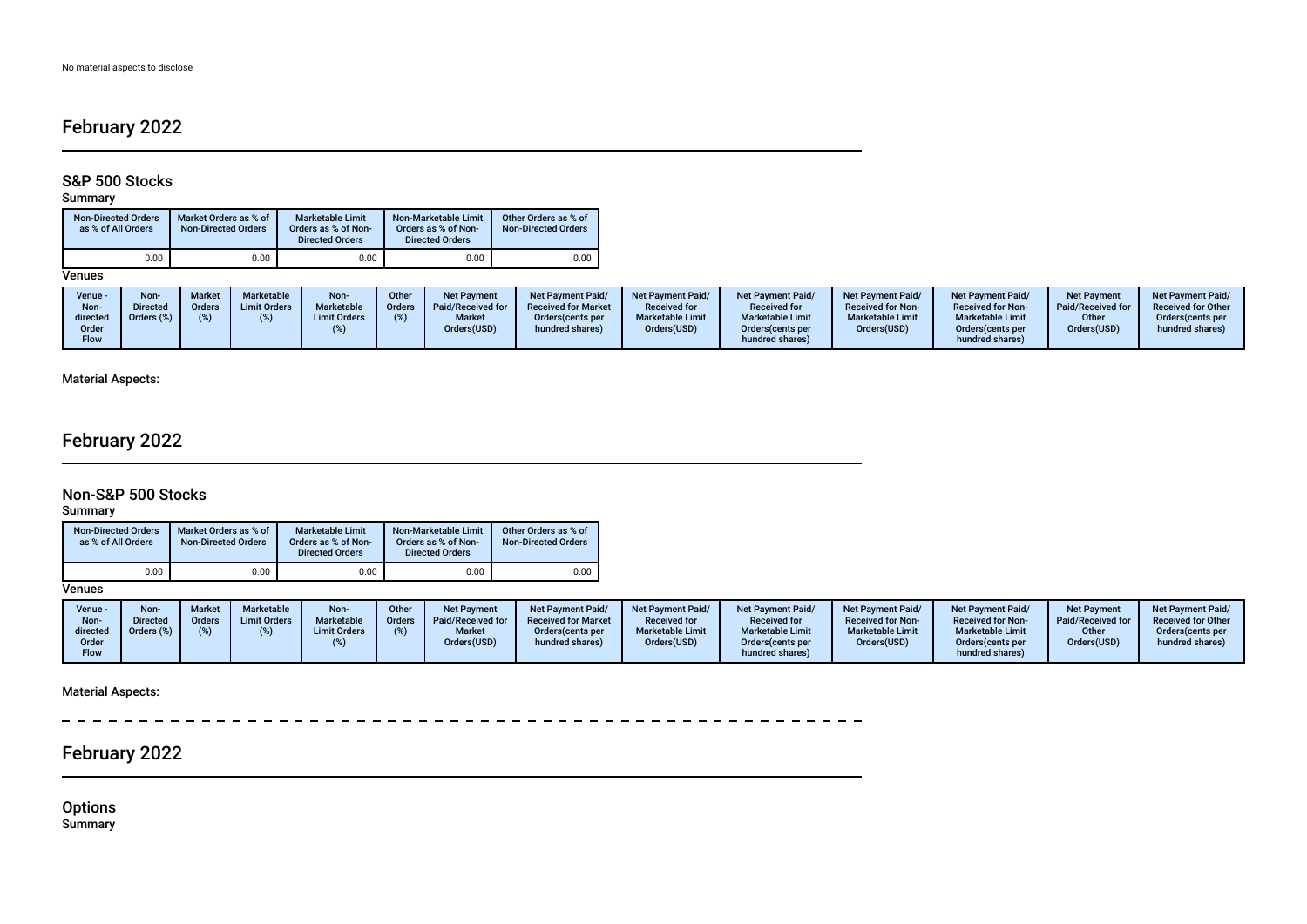| <b>Non-Directed Orders</b><br>as % of All Orders | Market Orders as % of<br><b>Non-Directed Orders</b> | <b>Marketable Limit</b><br>Orders as % of Non-<br><b>Directed Orders</b> | Non-Marketable Limit<br>Orders as % of Non-<br><b>Directed Orders</b> | Other Orders as % of<br><b>Non-Directed Orders</b> |
|--------------------------------------------------|-----------------------------------------------------|--------------------------------------------------------------------------|-----------------------------------------------------------------------|----------------------------------------------------|
| 100.00                                           | 3.38                                                | 53.19                                                                    | 43.26                                                                 | 0.18                                               |

**Venues** 

| Venue -<br>Non-directed<br><b>Order Flow</b>                            | Non-<br><b>Directed</b><br>Orders (%) | <b>Market</b><br><b>Orders</b><br>(%) | Marketable<br><b>Limit Orders</b><br>(%) | Non-<br><b>Marketable</b><br><b>Limit Orders</b><br>(%) | Other<br><b>Orders</b><br>(%) | <b>Net Payment</b><br>Paid/Received for<br><b>Market</b><br>Orders(USD) | Net Payment Paid/<br><b>Received for Market</b><br>Orders (cents per<br>hundred shares) | <b>Net Payment Paid/</b><br><b>Received for</b><br><b>Marketable Limit</b><br>Orders(USD) | Net Payment Paid/<br><b>Received for</b><br><b>Marketable Limit</b><br>Orders (cents per<br>hundred shares) | Net Payment Paid/<br><b>Received for Non-</b><br><b>Marketable Limit</b><br>Orders(USD) | <b>Net Payment Paid/</b><br><b>Received for Non-</b><br><b>Marketable Limit</b><br>Orders (cents per<br>hundred shares) | <b>Net Payment</b><br>Paid/Received<br>for Other<br>Orders(USD) | Net Payment Paid/<br><b>Received for Other</b><br>Orders (cents per<br>hundred shares) |
|-------------------------------------------------------------------------|---------------------------------------|---------------------------------------|------------------------------------------|---------------------------------------------------------|-------------------------------|-------------------------------------------------------------------------|-----------------------------------------------------------------------------------------|-------------------------------------------------------------------------------------------|-------------------------------------------------------------------------------------------------------------|-----------------------------------------------------------------------------------------|-------------------------------------------------------------------------------------------------------------------------|-----------------------------------------------------------------|----------------------------------------------------------------------------------------|
| <b>INSTINET</b>                                                         | 89.24                                 | 0.61                                  | 53.70                                    | 45.69                                                   | 0.00                          | $-206.87$                                                               | $-27.5833$                                                                              | $-26,759.87$                                                                              | $-10.5018$                                                                                                  | $-11,400.99$                                                                            | $-5.3328$                                                                                                               |                                                                 | 0.0000                                                                                 |
| CASY                                                                    | 6.40                                  | 20.56                                 | 53.23                                    | 25.40                                                   | 0.81                          | $-12,856.06$                                                            | $-13.3381$                                                                              | $-20,069.12$                                                                              | $-11.3626$                                                                                                  | $-6,629.24$                                                                             | $-8.7383$                                                                                                               | $-156.65$                                                       | $-12.8400$                                                                             |
| ICAP                                                                    | 3.10                                  | 36.67                                 | 44.17                                    | 15.00                                                   | 4.17                          | $-10,459.19$                                                            | $-11.4368$                                                                              | $-990.77$                                                                                 | $-11.4368$                                                                                                  | $-488.81$                                                                               | $-11.4368$                                                                                                              | $-473.6$                                                        | $-11.4368$                                                                             |
| Pyramid                                                                 | 0.57                                  | 9.09                                  | 45.45                                    | 45.45                                                   | 0.00                          | $-1,309.8$                                                              | $-65.4900$                                                                              | $-948.68$                                                                                 | $-65.1569$                                                                                                  | $-158.81$                                                                               | $-51.0648$                                                                                                              |                                                                 | 0.0000                                                                                 |
| <b>TULLETT</b><br>PREBON<br><b>FINANCIAL</b><br><b>SERVICES LLC</b>     | 0.49                                  | 47.37                                 | 36.84                                    | 15.79                                                   | 0.00                          | $-7,626.83$                                                             | $-26.4526$                                                                              | $-1,565.72$                                                                               | $-27.8400$                                                                                                  | $-1,252.8$                                                                              | $-27.8400$                                                                                                              |                                                                 | 0.0000                                                                                 |
| <b>TRADITION</b><br><b>SECURITIES AND</b><br><b>DERIVATIVES</b><br>INC. | 0.08                                  | 66.67                                 | 0.00                                     | 33.33                                                   | 0.00                          | $-1,124.1$                                                              | $-74.9400$                                                                              |                                                                                           | 0.0000                                                                                                      | $-39.2$                                                                                 | $-7.8400$                                                                                                               |                                                                 | 0.0000                                                                                 |
| <b>XFA</b>                                                              | 0.08                                  | 66.67                                 | 33.33                                    | 0.00                                                    | 0.00                          | $-1.446.88$                                                             | $-71.2400$                                                                              | $-854.88$                                                                                 | $-71.2400$                                                                                                  |                                                                                         | 0.0000                                                                                                                  |                                                                 | 0.0000                                                                                 |
| CANACCORD<br><b>GENUITY INC.</b>                                        | 0.05                                  | 0.00                                  | 50.00                                    | 50.00                                                   | 0.00                          |                                                                         | 0.0000                                                                                  | $-617.74$                                                                                 | $-46.3074$                                                                                                  | $-46.31$                                                                                | $-46.3074$                                                                                                              |                                                                 | 0.0000                                                                                 |

#### Material Aspects:

INSTINET: Nomura receives rebates from Instinet

CASY: No material aspects to disclose

ICAP: No material aspects to disclose

Pyramid: No material aspects to disclose

TULLETT PREBON FINANCIAL SERVICES LLC: No material aspects to disclose

TRADITION SECURITIES AND DERIVATIVES INC.: No material aspects to disclose

XFA: No material aspects to disclose

CANACCORD GENUITY INC.: No material aspects to disclose

# March 2022

S&P 500 Stocks Summary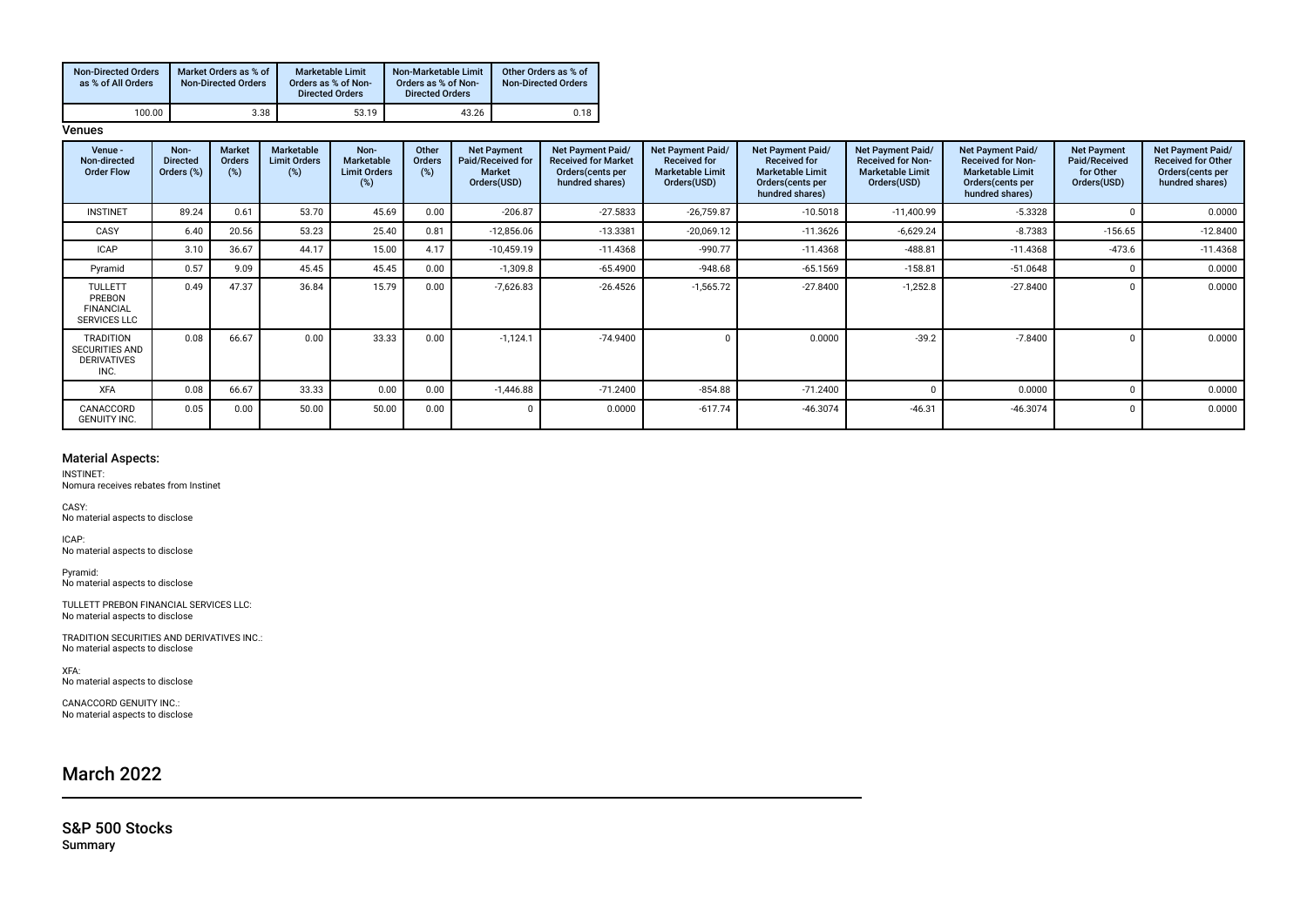| <b>Non-Directed Orders</b><br>as % of All Orders | Market Orders as % of<br><b>Non-Directed Orders</b> | <b>Marketable Limit</b><br>Orders as % of Non-<br><b>Directed Orders</b> | Non-Marketable Limit<br>Orders as % of Non-<br><b>Directed Orders</b> | Other Orders as % of<br><b>Non-Directed Orders</b> |
|--------------------------------------------------|-----------------------------------------------------|--------------------------------------------------------------------------|-----------------------------------------------------------------------|----------------------------------------------------|
| 0.00                                             | 0.00                                                | 0.00                                                                     | 0.00                                                                  | 0.00                                               |

**Venues** 

| Venue -<br>Non-<br>directed<br>)rder<br>Flow | Non-<br><b>Directed</b><br>Orders (%) | <b>Market</b><br>Orders | <b>Marketable</b><br><b>Limit Orders</b> | Non-<br>Marketable<br><b>Limit Orders</b> | Other<br><b>Orders</b> | <b>Net Payment</b><br>Paid/Received for<br><b>Market</b><br>Orders(USD) | <b>Net Payment Paid/</b><br><b>Received for Market</b><br>Orders (cents per<br>hundred shares) | <b>Net Payment Paid/</b><br><b>Received for</b><br><b>Marketable Limit</b><br>Orders(USD) | <b>Net Payment Paid/</b><br><b>Received for</b><br><b>Marketable Limit</b><br>Orders (cents per<br>hundred shares) | <b>Net Payment Paid/</b><br><b>Received for Non-</b><br><b>Marketable Limit</b><br>Orders(USD) | <b>Net Payment Paid/</b><br><b>Received for Non-</b><br><b>Marketable Limit</b><br>Orders(cents per<br>hundred shares) | Net Payment<br>Paid/Received for<br>Other<br>Orders(USD) | <b>Net Payment Paid/</b><br><b>Received for Other</b><br>Orders (cents per<br>hundred shares) |
|----------------------------------------------|---------------------------------------|-------------------------|------------------------------------------|-------------------------------------------|------------------------|-------------------------------------------------------------------------|------------------------------------------------------------------------------------------------|-------------------------------------------------------------------------------------------|--------------------------------------------------------------------------------------------------------------------|------------------------------------------------------------------------------------------------|------------------------------------------------------------------------------------------------------------------------|----------------------------------------------------------|-----------------------------------------------------------------------------------------------|
|----------------------------------------------|---------------------------------------|-------------------------|------------------------------------------|-------------------------------------------|------------------------|-------------------------------------------------------------------------|------------------------------------------------------------------------------------------------|-------------------------------------------------------------------------------------------|--------------------------------------------------------------------------------------------------------------------|------------------------------------------------------------------------------------------------|------------------------------------------------------------------------------------------------------------------------|----------------------------------------------------------|-----------------------------------------------------------------------------------------------|

### Material Aspects:

 $- - - - - - - - -$ \_ \_ \_ \_ \_ \_ \_ \_ \_ \_ \_ \_ \_ \_ \_  $\sim$   $\sim$ 

# March 2022

### Non-S&P 500 Stocks

**Summary** 

| <b>Non-Directed Orders</b><br>as % of All Orders | Market Orders as % of<br><b>Non-Directed Orders</b> | <b>Marketable Limit</b><br>Orders as % of Non-<br><b>Directed Orders</b> | Non-Marketable Limit<br>Orders as % of Non-<br><b>Directed Orders</b> | Other Orders as % of<br><b>Non-Directed Orders</b> |  |
|--------------------------------------------------|-----------------------------------------------------|--------------------------------------------------------------------------|-----------------------------------------------------------------------|----------------------------------------------------|--|
| 0.00                                             | 0.00                                                | 0.00                                                                     | 0.00                                                                  | 0.00                                               |  |

#### **Venues**

### Material Aspects:

\_ \_ \_ \_ \_ \_ \_ \_ \_ \_ \_ \_ \_ \_  $\sim$ 

# March 2022

### **Options**

#### Summary

| <b>Non-Directed Orders</b><br>as % of All Orders | Market Orders as % of<br><b>Non-Directed Orders</b> | <b>Marketable Limit</b><br>Orders as % of Non-<br><b>Directed Orders</b> | Non-Marketable Limit<br>Orders as % of Non-<br><b>Directed Orders</b> | Other Orders as % of<br><b>Non-Directed Orders</b> |  |  |
|--------------------------------------------------|-----------------------------------------------------|--------------------------------------------------------------------------|-----------------------------------------------------------------------|----------------------------------------------------|--|--|
| 100.00                                           | 3.62                                                | 56.54                                                                    | 39.63                                                                 | 0.21                                               |  |  |

#### **Venues**

| Venue -<br>Non-directed<br><b>Order Flow</b> | Non-<br><b>Directed</b><br>Orders (%) | <b>Market</b><br><b>Orders</b><br>(%) | Marketable<br><b>Limit Orders</b> | Non-<br>Marketable<br><b>Limit Orders</b> | Other<br>Orders<br>(%) | Net Payment<br>Paid/Received for<br><b>Market</b><br>Orders(USD) | <b>Net Payment Paid/</b><br><b>Received for Market</b><br>Orders (cents per<br>hundred shares) | <b>Net Payment Paid/</b><br><b>Received for</b><br><b>Marketable Limit</b><br>Orders(USD) | Net Payment Paid<br><b>Received for</b><br><b>Marketable Limit</b><br>Orders (cents per<br>hundred shares) | <b>Net Payment Paid/</b><br><b>Received for Non-</b><br><b>Marketable Limit</b><br>Orders(USD) | <b>Net Payment Paid/</b><br><b>Received for Non-</b><br><b>Marketable Limit</b><br>Orders (cents per<br>hundred shares) | <b>Net Payment</b><br>Paid/Received for<br>Other<br>Orders(USD) | Net Payment Paid/<br><b>Received for Other</b><br>Orders(cents per<br>hundred shares) |
|----------------------------------------------|---------------------------------------|---------------------------------------|-----------------------------------|-------------------------------------------|------------------------|------------------------------------------------------------------|------------------------------------------------------------------------------------------------|-------------------------------------------------------------------------------------------|------------------------------------------------------------------------------------------------------------|------------------------------------------------------------------------------------------------|-------------------------------------------------------------------------------------------------------------------------|-----------------------------------------------------------------|---------------------------------------------------------------------------------------|
| <b>INSTINET</b>                              | 87.90                                 | 0.41                                  | 57.96                             | 41.62                                     | 0.00                   |                                                                  | 0.0000                                                                                         | $-20,718$                                                                                 | $-7.1694$                                                                                                  | $-360.99$                                                                                      | 0.2039                                                                                                                  |                                                                 | 0.0000                                                                                |